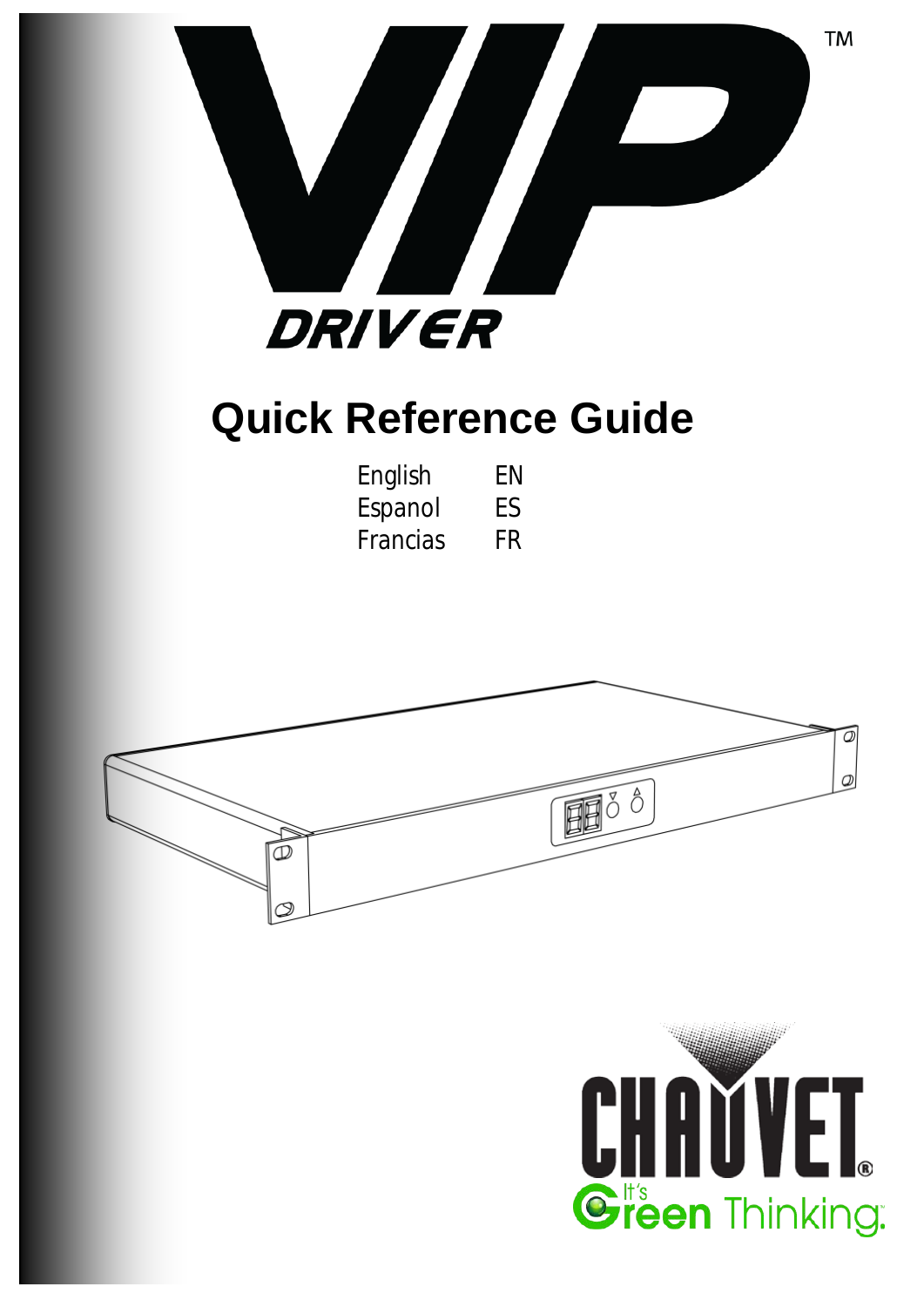| Guide                              | About this The VIPTM Driver Quick Reference Guide (QRG) has basic product information<br>such as connection, mounting, and installation information. Download the User<br>Manual from www.chauvetprofessional.com for more details.                                                                                                                                                                                                                                                                                                                                                                                                                                                                                                                                                                                                                                                                                                                                                                                                                                                                                                                                                        |  |  |
|------------------------------------|--------------------------------------------------------------------------------------------------------------------------------------------------------------------------------------------------------------------------------------------------------------------------------------------------------------------------------------------------------------------------------------------------------------------------------------------------------------------------------------------------------------------------------------------------------------------------------------------------------------------------------------------------------------------------------------------------------------------------------------------------------------------------------------------------------------------------------------------------------------------------------------------------------------------------------------------------------------------------------------------------------------------------------------------------------------------------------------------------------------------------------------------------------------------------------------------|--|--|
| <b>Disclaimer</b>                  | The information and specifications contained in this QRG are subject<br>$\cdot$<br>to change without notice.<br>You must read ALL the disclaimers and Safety Notes in this QRG, as<br>well as those in the product's User Manual before installing, operating,<br>and maintaining this product.<br>Please refer to all applicable local codes and regulations for the proper<br>installation of the product.                                                                                                                                                                                                                                                                                                                                                                                                                                                                                                                                                                                                                                                                                                                                                                               |  |  |
| <b>Safety Notes</b>                | DO NOT open this product. It contains no user-serviceable parts.<br>Mount this product in a location with adequate ventilation, at least<br>20 in (50 cm) from adjacent surfaces.<br>DO NOT leave any flammable material within 50 cm of this product<br>while being operated or connected to power.<br>USE a safety cable when mounting this product overhead.<br>DO NOT operate this product outdoors or in any location where dust,<br>excessive heat, water, or humidity may affect it. (IP20)<br>DO NOT operate this product if the housing or cables appear<br>damaged.<br>Do not run this product near magnets, TVs, or transformers.<br>ONLY connect this product to a grounded and protected circuit.<br>Any damages caused by manual modifications are not subject to<br>warranty. CHAUVET <sup>®</sup> will not accept liability for any resulting<br>damages caused by unauthorized modifications or not observing the<br>safety warnings and instructions in this manual.<br>In the event of a serious operating problem, stop using immediately.<br>The maximum ambient temperature is 104 $\rm{°F}$ (40 $\rm{°C}$ ). Do not operate<br>this product at higher temperatures. |  |  |
|                                    | Contact Outside the U.S., United Kingdom, Ireland, or Mexico, contact your distributor<br>to request support or return a product. Visit www.chauvetprofessional.com for<br>contact information.                                                                                                                                                                                                                                                                                                                                                                                                                                                                                                                                                                                                                                                                                                                                                                                                                                                                                                                                                                                            |  |  |
| What Is $\cdot$<br><b>Included</b> | VIP <sup>TM</sup> Driver<br>9-pin RS-232 cable<br>Warranty Card<br>Power Cord<br><b>Ouick Reference Guide</b><br><b>USB</b> Cable                                                                                                                                                                                                                                                                                                                                                                                                                                                                                                                                                                                                                                                                                                                                                                                                                                                                                                                                                                                                                                                          |  |  |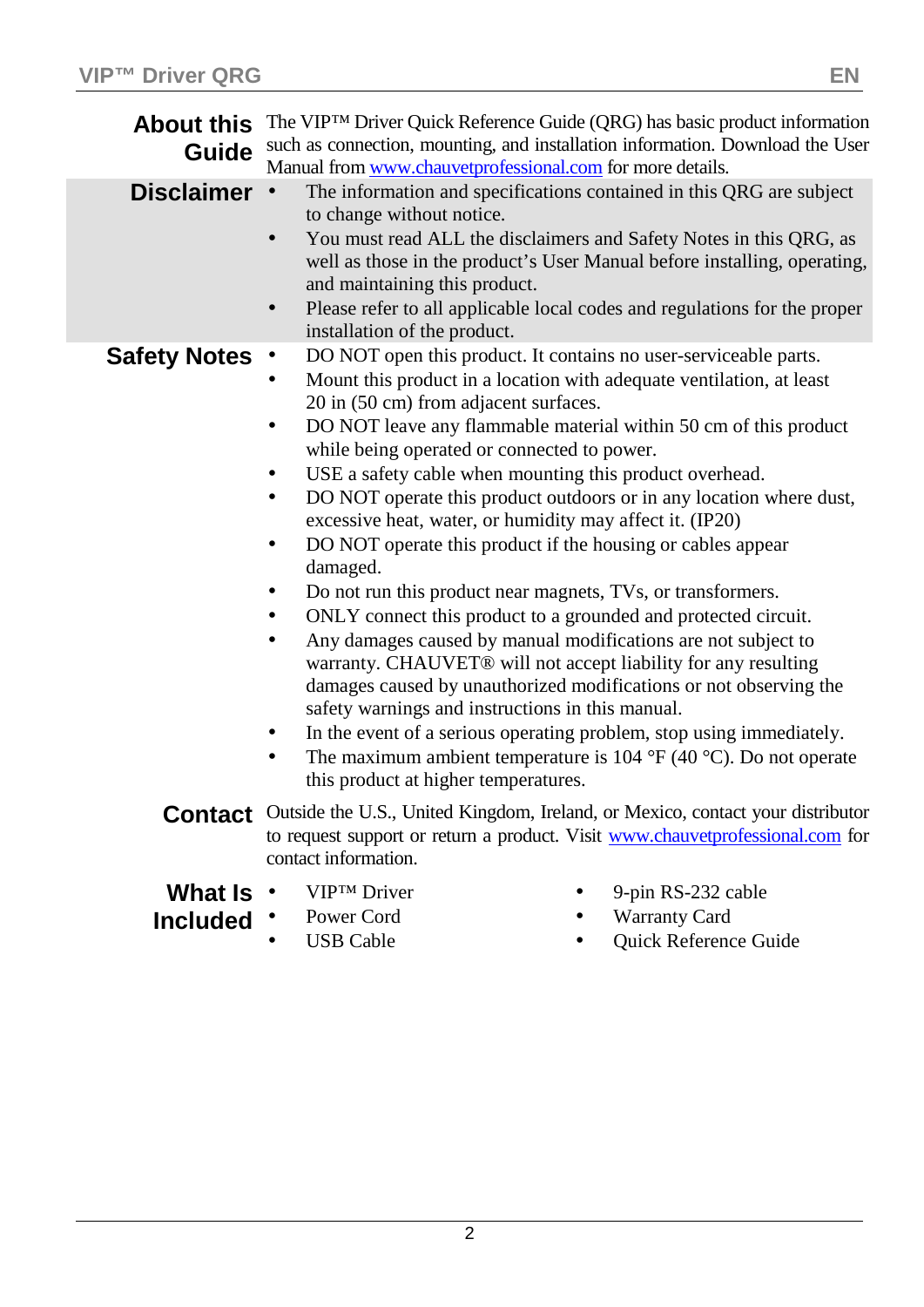**Product** The VIP<sup>™</sup> Driver is required to operate the CHAUVET® MVP<sup>™</sup>/PVP™ **Description** Video Wall System. This Driver provides the interface between any DVI/HDMI video source and all MVP™/PVP™ video system components via the included LED Studio software application.

> The front panel enables manual control of the video wall brightness, providing three levels of brightness variations.

**AC Power** This product has an auto-ranging power supply that can work with an input voltage range of 100 to 240 VAC, 50/60 Hz.

| Plug |
|------|
|      |

| <b>AC Plug</b> | <b>Connection</b> | Wire $(U.S.)$ | Wire (Europe) | <b>Screw Color</b> |
|----------------|-------------------|---------------|---------------|--------------------|
|                | AC Live           | <b>Black</b>  | <b>Brown</b>  | Yellow/Brass       |
|                | <b>AC Neutral</b> | White         | Blue          | Silver             |
|                | <b>AC Ground</b>  | Green/Yellow  | Green/Yellow  | Green              |

**Powering up the** Connect this product to power. Once plugged in, push the Power Switch on the **VIP™ Driver** back panel to **ON**.

**Video Input/Output**

| <b>Video Source</b> | <b>Video Output</b>                          | <b>Display Refresh</b>     | <b>Video Refresh</b> |
|---------------------|----------------------------------------------|----------------------------|----------------------|
| (Input)             |                                              | Rate                       | Rate                 |
| DVI-I or HDMI       | <b>Neutrik®</b><br>etherCON <sup>®</sup> (2) | 2.000 Hz<br>(flicker-free) | 60 Hz                |



**The maximum length of the Neutrik® etherCON® signal cable from the VIP™ Driver to the first video panel or to the VIP™ Signal Distributor is not to exceed 100 meters.**



**Front Panel View**

| Range    | <b>Description</b>                |
|----------|-----------------------------------|
| $1 - 16$ | Provides 16 brightness variations |
| $1 - 32$ | Provides 32 brightness variations |
| $1 - 64$ | Provides 64 brightness variations |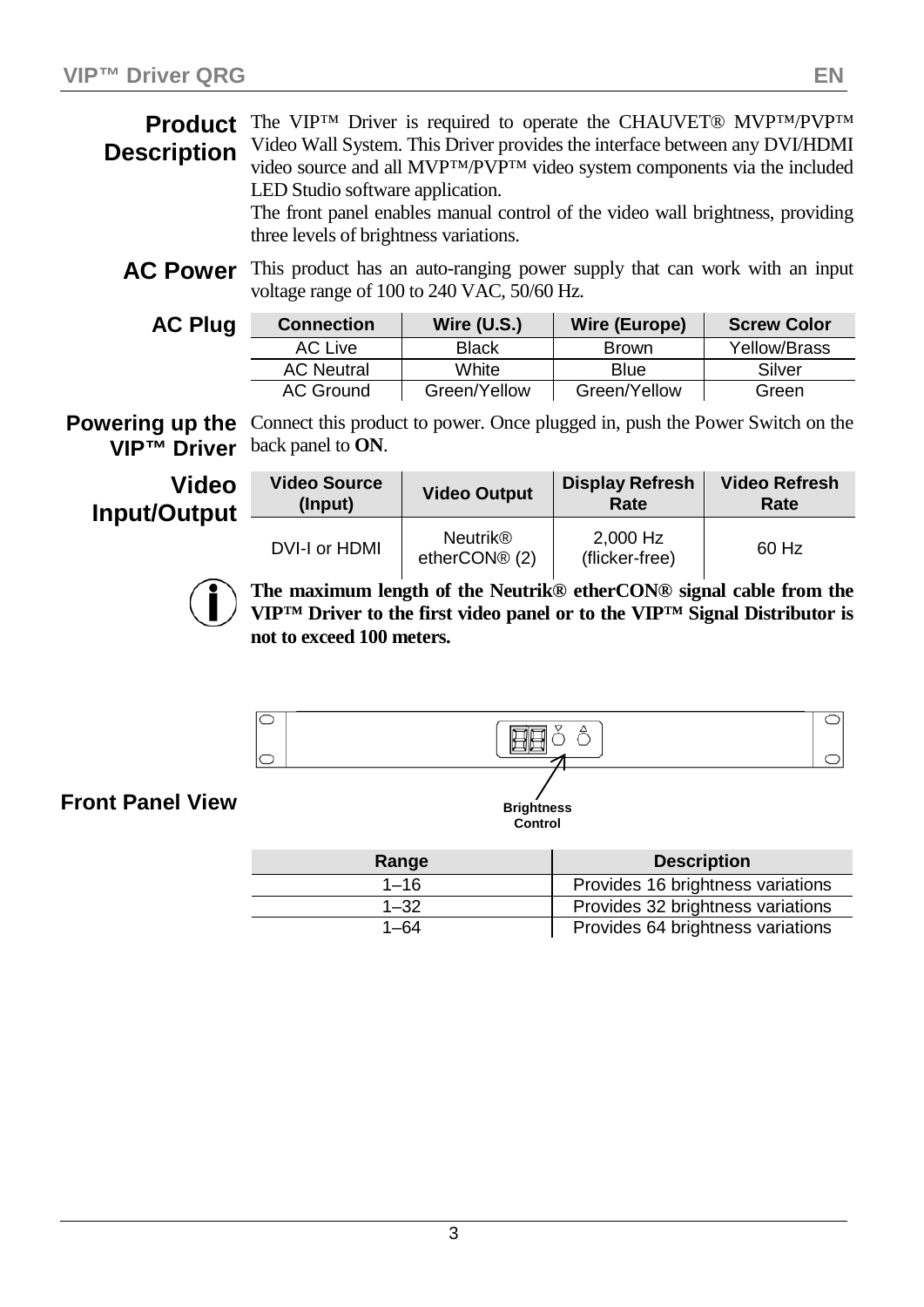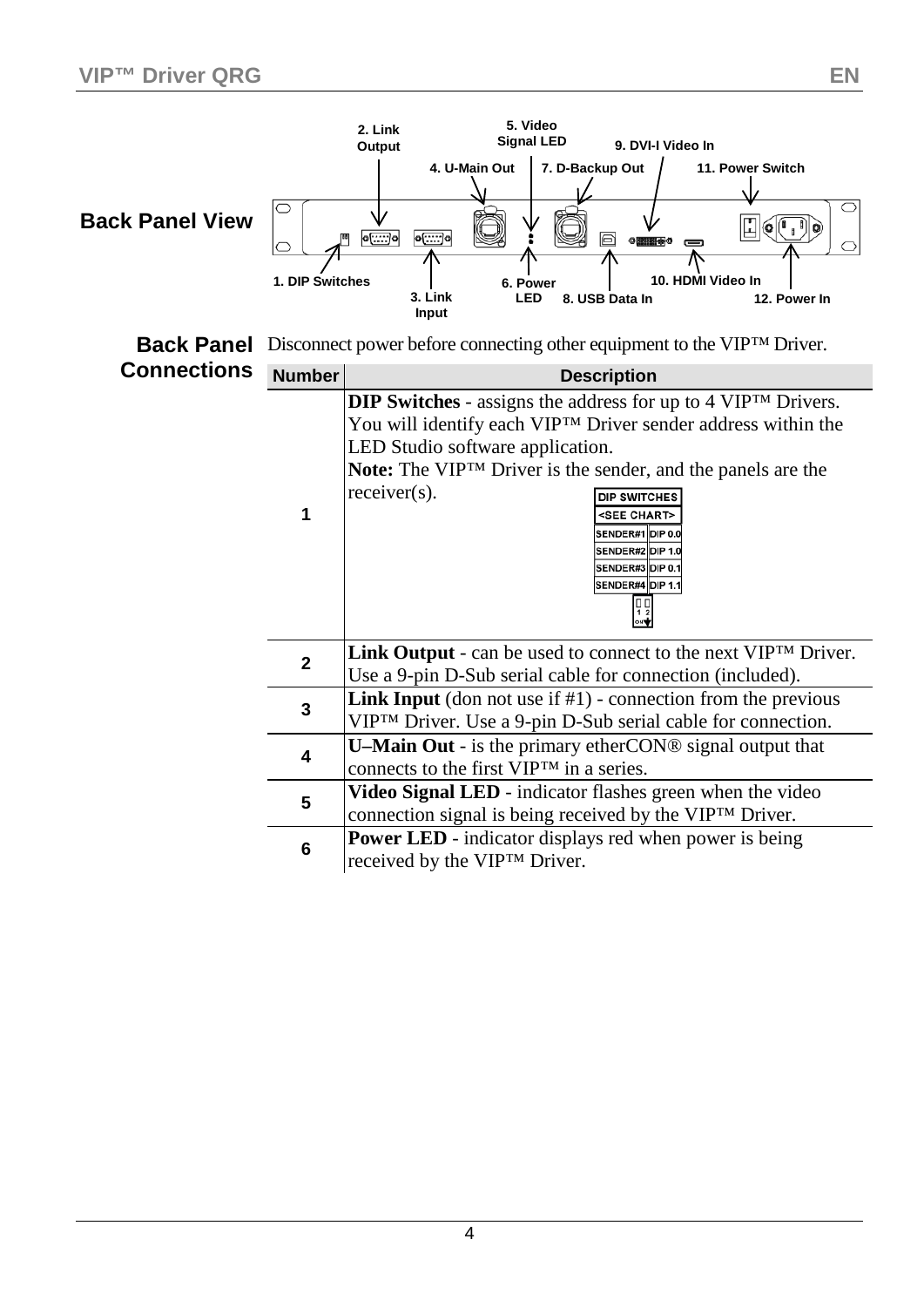| <b>Back Panel</b> | <b>Number</b>    | <b>Description</b>                                                   |
|-------------------|------------------|----------------------------------------------------------------------|
| Connections       |                  | <b>D-Backup Out</b> - is the secondary signal output and may be      |
| (cont.)           |                  | configured as a backup or used to provide complete signal            |
|                   |                  | reproduction at 1280 X 1024 pixels (each U-Main Out and              |
|                   |                  | D-Backup Out is $1280 \times 512$ pixels).                           |
|                   | 8                | <b>USB-Data In</b> - connects to the content software for addressing |
|                   | and calibration. |                                                                      |
|                   |                  | <b>DVI-I Video In</b> - connects to a video source. The DVI signal   |
|                   | 9                | must be a direct digital signal in. You cannot use an analog-to-     |
|                   |                  | digital adaptor.                                                     |
|                   |                  | <b>HDMI Video In</b> - connects to a video source. The HDMI signal   |
|                   | 10               | must be a direct digital signal in. You cannot use an analog-to-     |
|                   |                  | digital adaptor.                                                     |
|                   | 11               | <b>Power Switch - turns power on/off</b>                             |
|                   | 12               | <b>Power In</b> - IEC input 100 to 240 VAC, $50/60$ Hz               |

**LED Studio is provided free with the VIP™ Driver. The VIP™ Driver enables media playback, configuration, addressing, and remote power control from a rack-mounted VIP™ Media System. The VIP™ Driver has two etherCON® signal outputs that connect to any type of VIP™ panel configuration.** 

**The second signal output may be configured as a backup. The D-Backup Out may also provide signal reproduction of the U-Main Out at 1280 X 512 pixels.**

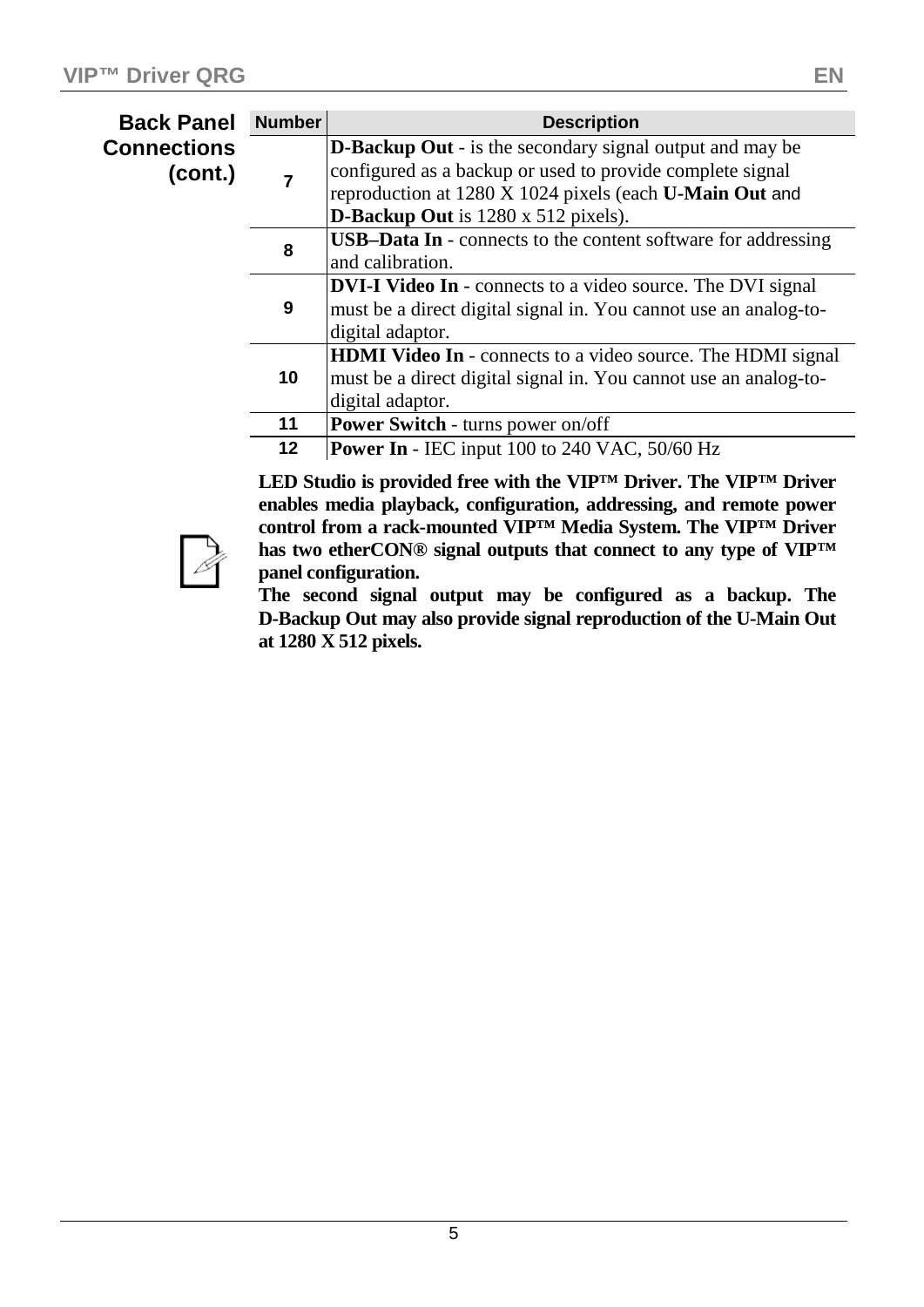**Mounting** Before mounting this product, read the Safety Notes at the beginning of this guide. The VIP™ Driver can be rack-mounted using the mounting ears on either side of the front panel.



| <b>Calculating the</b>                               | The VIP <sup>TM</sup> Driver provides two signal output connections: <b>U-Main Out</b> and<br><b>D-Backup Out.</b> The number of panels you can use will differ based on whether                                                                                                                                                                                                                                                                                                                                                                                                                                                                                                             |
|------------------------------------------------------|----------------------------------------------------------------------------------------------------------------------------------------------------------------------------------------------------------------------------------------------------------------------------------------------------------------------------------------------------------------------------------------------------------------------------------------------------------------------------------------------------------------------------------------------------------------------------------------------------------------------------------------------------------------------------------------------|
| <b>Number of</b><br>Panels per<br><b>VIP™ Driver</b> | you are using the <b>U-Main Out</b> connection as the primary output and the<br><b>D-Backup Out</b> connection as a backup, or if you are using both as outputs<br>together to increase the screen resolution.<br>The default resolution for the VIP <sup>TM</sup> Video Wall is 1280 x 1024. The following<br>provides the calculation and diagram for determining the number of panels that<br>can be supported by one VIPTM Driver for each scenario.<br>The MVP <sup>TM</sup> 18 will be used for each scenario. That panel has a pixel count of<br>$32 \times 32$ .<br>Refer to the MVP <sup>™</sup> /PVP™ Series Getting Started User Manual for pixel and<br>other panel information. |
| and                                                  | <b>Using U-Main Out</b> Using the pixel ratio of the panel(s), calculate the number of panels as follows.                                                                                                                                                                                                                                                                                                                                                                                                                                                                                                                                                                                    |
| <b>Together as Primary</b><br>Output                 | <b>D-Backup Out</b> MVP 18 (32 x 32): $1280/32 = 40$ panels<br>$1024/32 = 32$ panels                                                                                                                                                                                                                                                                                                                                                                                                                                                                                                                                                                                                         |
|                                                      | The VIPTM Driver can support a video wall using MVPTM 18 that is                                                                                                                                                                                                                                                                                                                                                                                                                                                                                                                                                                                                                             |

Driver can support a video wall using MVP 40 x 32 panels, or 1,280 panels in total. Refer to the following example:

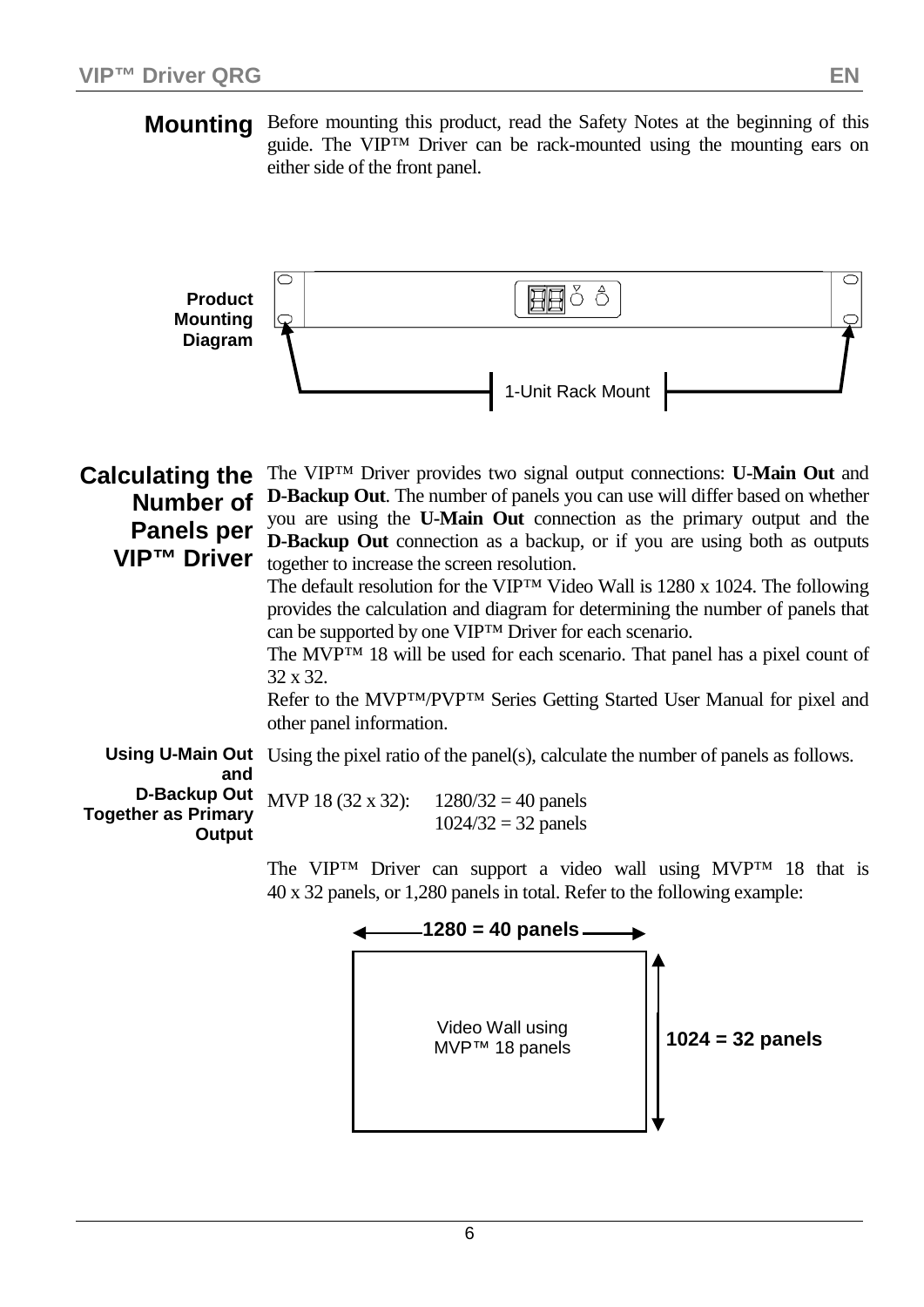**Backup Connection** The VIP™ Driver provides two signal output connections: **U-Main Out** and **D-Backup Out**. If the **U-Main Out** connection is broken, the **D-Backup** will automatically kick in if the connection is used. Connect the VIP™ Signal Distributor between the panels and **U-Main Out** connection.



**MVP™ Video Wall System**



### **The Autolink function in the addressing software must be disabled for the D-Backup Out connection to operate properly.**

## **Manually Adjusting Brightness**

The front panel enables you to adjust the brightness of your video panels. By default, the brightness defined in LED Studio is set to 1-16. You can edit the brightness range in LED Studio, and then manually adjust it on the panel. Use the <**Up>** and <**Down>** buttons on the front panel to manually override the brightness setting defined in LED Studio. The brightness value will display on the LED display.

Refer to the LED Studio User Manual for more information and instructions.

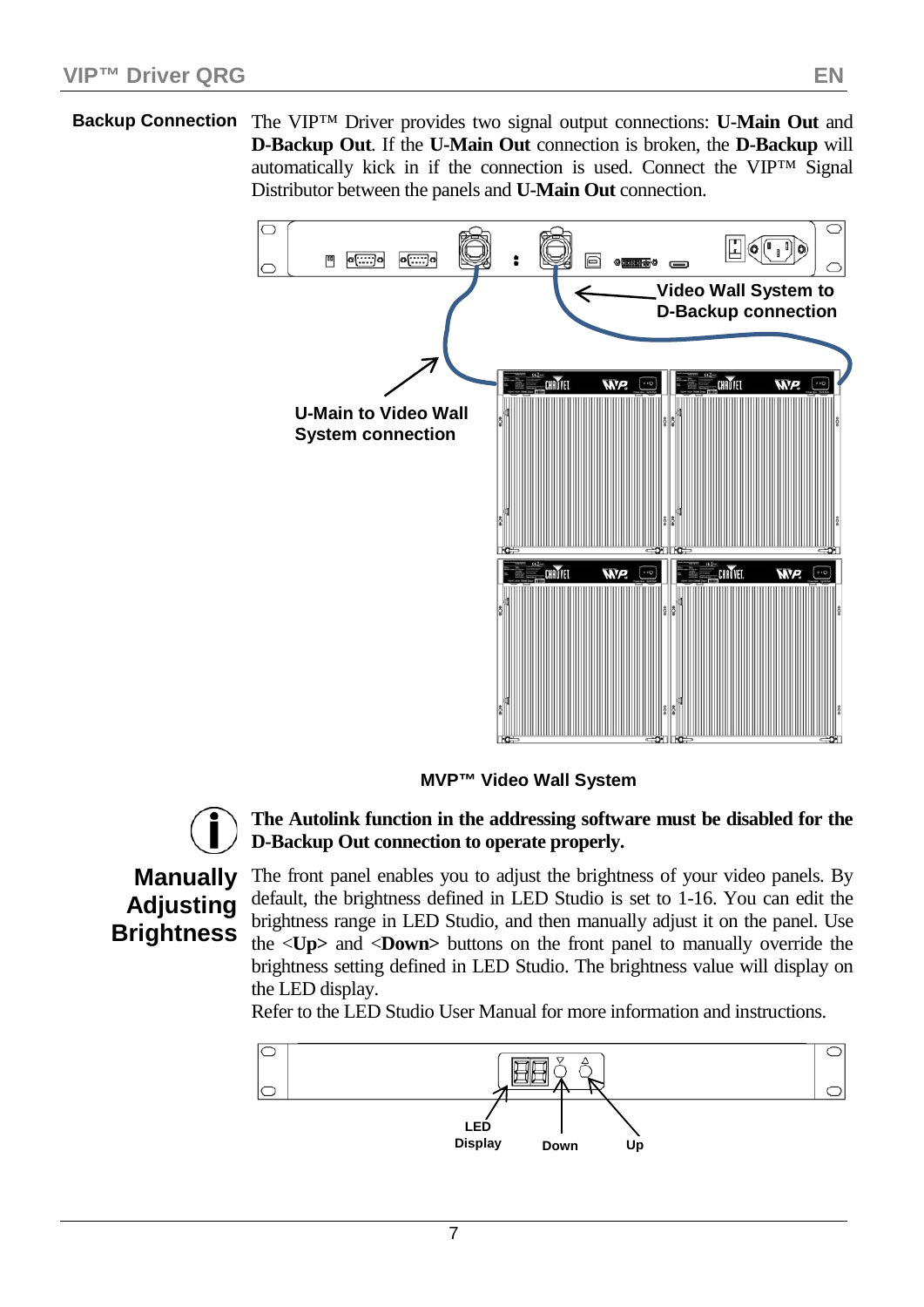|                                       | Acerca de Esta La Guía de Referencia Rápida (GRR) del VIPTM Driver contiene información<br>Guía básica sobre el producto, como montaje e información sobre la instalación.<br>Descargue el manual de usuario de <b>www.chauvetprofessional.com</b> para una<br>información más detallada.                                                                                                                                                                                                                                                                                                                                                                                                                                                                                                                                                                                                                                                                                                                                                                                                                                                                                                                                         |  |  |
|---------------------------------------|-----------------------------------------------------------------------------------------------------------------------------------------------------------------------------------------------------------------------------------------------------------------------------------------------------------------------------------------------------------------------------------------------------------------------------------------------------------------------------------------------------------------------------------------------------------------------------------------------------------------------------------------------------------------------------------------------------------------------------------------------------------------------------------------------------------------------------------------------------------------------------------------------------------------------------------------------------------------------------------------------------------------------------------------------------------------------------------------------------------------------------------------------------------------------------------------------------------------------------------|--|--|
| Exención de ·<br>Responsa-<br>bilidad | La información y especificaciones contenidas en esta GRR están<br>sujetas a cambio sin previo aviso.<br>Debe leer TODAS las exenciones de responsabilidad y Notas de<br>Seguridad de esta Guía, así como aquellas del Manual de Usuario del<br>producto, antes de instalar, operar o hacer mantenimiento de este<br>producto.<br>Por favor, consulte todos los códigos locales y regulaciones<br>correspondientes para la instalación adecuada de este producto.                                                                                                                                                                                                                                                                                                                                                                                                                                                                                                                                                                                                                                                                                                                                                                  |  |  |
| Notas de $\cdot$<br>Seguridad ·       | NO abra este producto. No contiene piezas reparables por el usuario.<br>Monte este producto en una ubicación con ventilación adecuada, al<br>menos a 20" (50 cm) de superficies adyacentes.<br>NO deje ningún material inflamable a menos de 50 cm de este<br>producto mientras esté funcionando o conectado a la alimentación.<br>USE un cable de seguridad cuando monte este producto en lo alto.<br>NO ponga en funcionamiento este producto en el exterior o en<br>cualquier ubicación en la que el polvo, calor excesivo, agua o humedad<br>puedan afectarlo.(IP20)<br>NO ponga en funcionamiento este producto si sospecha que la carcasa<br>o cables están dañados.<br>No haga funcionar este producto cerca de imanes, aparatos de TV o<br>transformadores.<br>Conecte este producto SOLO a un circuito con toma de tierra y<br>protegido.<br>Cualquier avería causada por modificaciones manuales no está<br>cubierta por la garantía. CHAUVET® no aceptará responsabilidad por<br>ningún daño resultante de modificaciones no autorizadas o de no<br>observar las advertencias de seguridad y las instrucciones de este<br>manual.<br>En caso de un problema grave de funcionamiento, deje de usarlo<br>inmediatamente. |  |  |
| <b>Contacto</b>                       | La máxima temperatura ambiente es de 104 °F (40 °C). No haga<br>funcionar este producto a temperaturas más altas.<br>Fuera de EE.UU, Reino Unido, Irlanda o México, póngase en contacto con su<br>distribuidor para solicitar<br>asistencia o devolver el producto. Visite<br>www.chauvetprofessional.com para información de contacto.                                                                                                                                                                                                                                                                                                                                                                                                                                                                                                                                                                                                                                                                                                                                                                                                                                                                                           |  |  |
| Qué va<br><b>Incluido</b>             | <b>VIPTM</b> Driver<br>Cable de 9 pines RS-232<br>Cable de alimentación<br>Tarjeta de garantía<br>Guía de Referencia Rápida<br>Cable USB                                                                                                                                                                                                                                                                                                                                                                                                                                                                                                                                                                                                                                                                                                                                                                                                                                                                                                                                                                                                                                                                                          |  |  |

- $\blacksquare$ Cable USB
- $\blacksquare$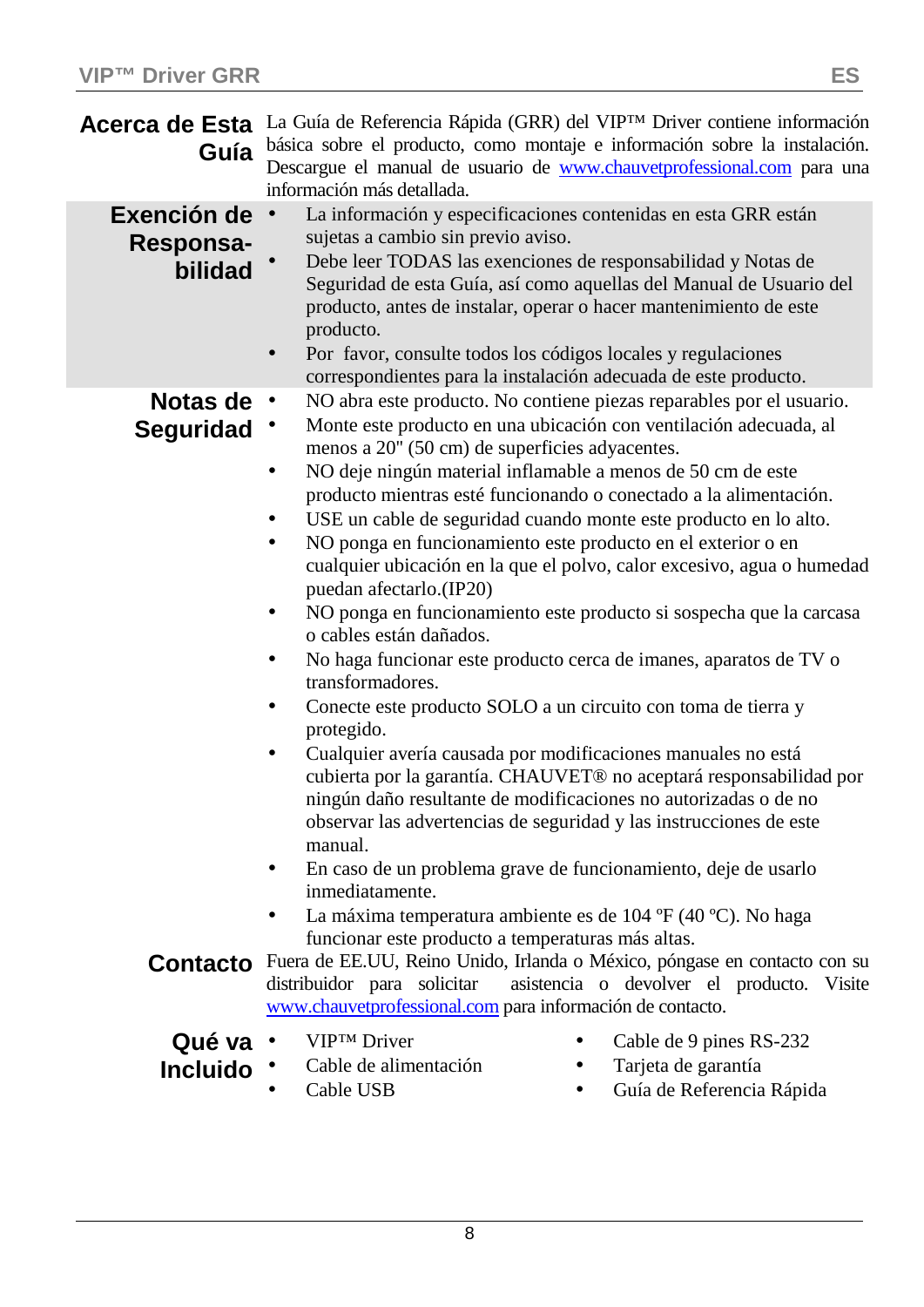**Descripción del** El VIP<sup>TM</sup> Driver se necesita para manejar el Sistema de Video Wall **Producto** MVP™/PVP™ de CHAUVET®. Este Driver proporciona la interfaz entre cualquier fuente de vídeo DVI/HDMI y todos los componentes del sistema de vídeo MVP™/PVP™ a través de la aplicación de software incluida, LED Studio.

El panel frontal posibilita el control manual del brillo del Video Wall, proporcionando tres niveles de variaciones de brillo.

**Corriente**  Este producto tiene una fuente de alimentación con detección automática **Alterna** que puede funcionar con un rango de tensión de entrada de 100~240 VCA, 50/60 Hz.

| <b>Enchufe CA</b> | <b>Conexión</b>  | Cable (EE.UU)  |                | Cable (Europa)   Color del Tornillo |
|-------------------|------------------|----------------|----------------|-------------------------------------|
|                   | CA Cargado       | Nearo          | Marrón         | Amarillo/Bronce                     |
|                   | <b>CA Neutro</b> | Blanco         | Azul           | Plata                               |
|                   | CA Tierra        | Verde/Amarillo | Verde/Amarillo | Verde                               |

Poner en Marcha Conecte este producto a la alimentación. Una vez enchufado, mueva el **el VIP™ Driver** Interruptor de Encendido del panel posterior a **ON**.

**Entrada/Salida de Vídeo**

| Fuente de Vídeo Salida de Vídeo <sup>I</sup><br>(Entrada) |                                  | de la Pantalla                | Tasa de Refresco   Tasa de Refresco<br>del Vídeo |
|-----------------------------------------------------------|----------------------------------|-------------------------------|--------------------------------------------------|
| DVI-I o HDMI                                              | <b>Neutrik®</b><br>etherCON® (2) | $2.000$ Hz<br>(sin parpadeos) | 60 Hz                                            |

**La longitud máxima del cable de señal Neutrik® etherCON® desde el VIP™ Driver hasta el primer panel de vídeo o hasta el VIP™ Signal Distributor no debe superar los 100 metros.**



**Vista del Panel Frontal**

| Rango | <b>Descripción</b>                   |
|-------|--------------------------------------|
| 1-16  | Proporciona 16 variaciones de brillo |
| 1-32  | Proporciona 32 variaciones de brillo |
| 1-64  | Proporciona 64 variaciones de brillo |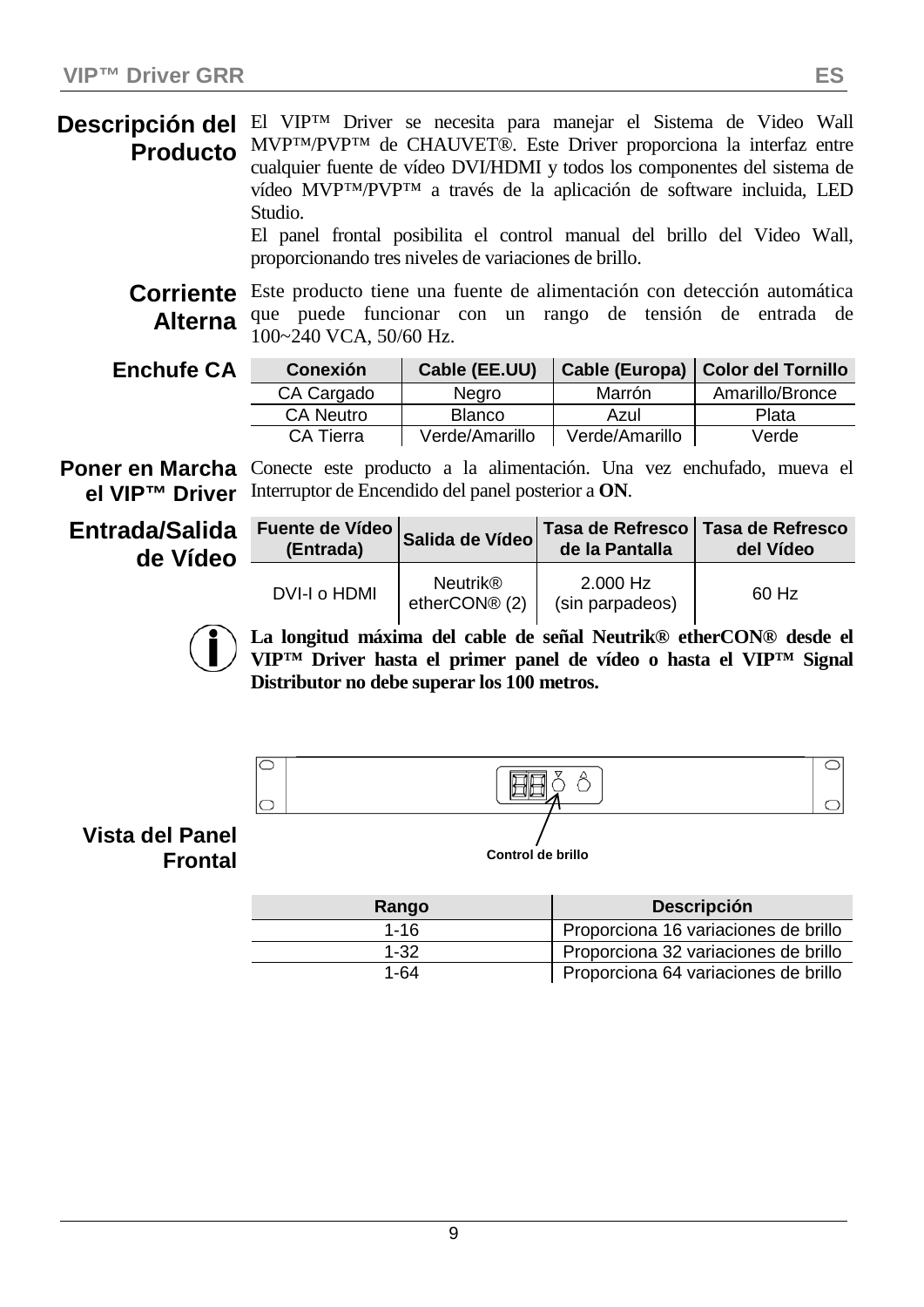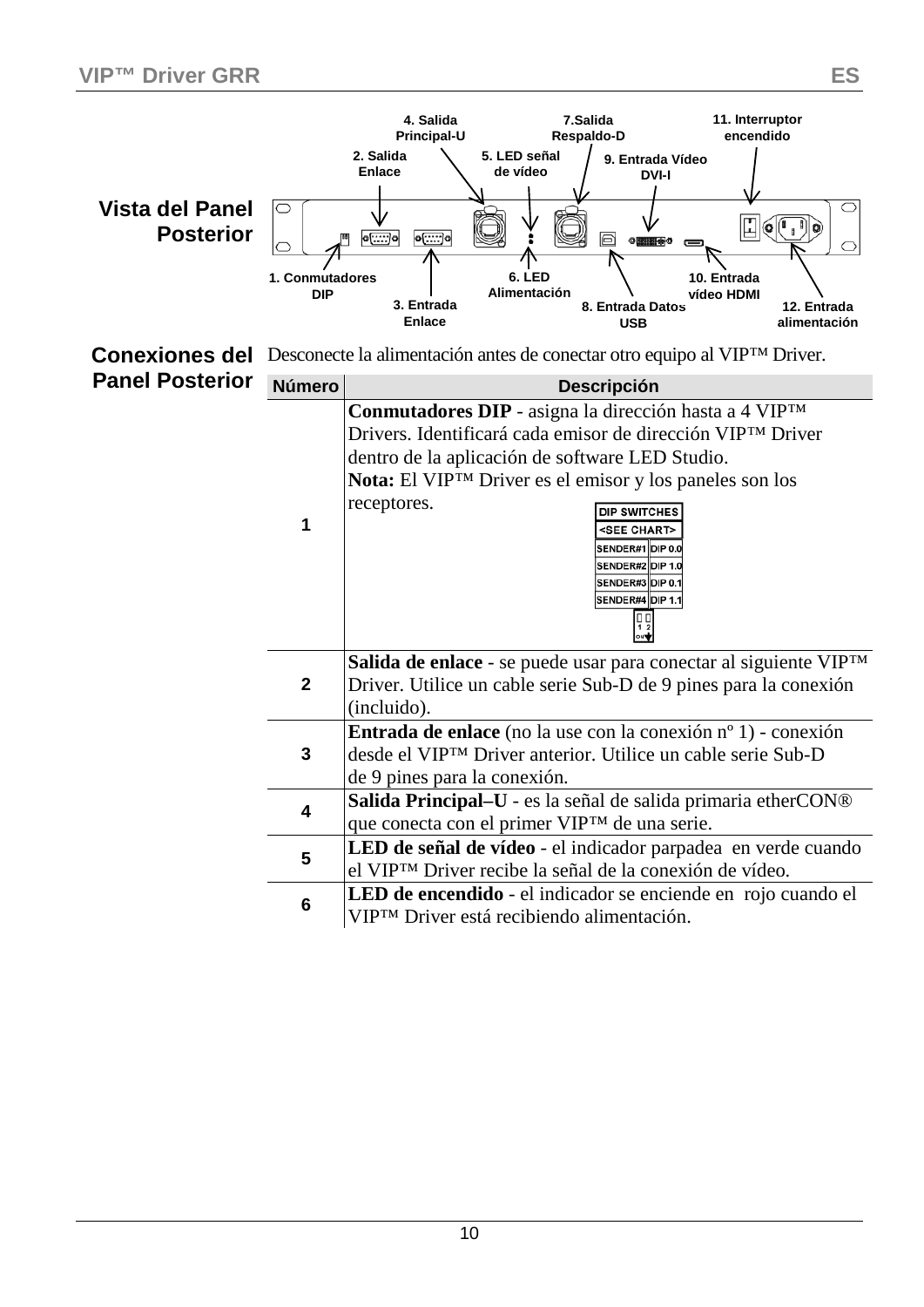| Conexiones del                    | <b>Número</b> | <b>Descripción</b>                                                |
|-----------------------------------|---------------|-------------------------------------------------------------------|
| <b>Panel Posterior</b><br>(cont.) |               | Salida de respaldo-D - es la salida de señal secundaria y se      |
|                                   |               | puede configurar como respaldo o usarse para dar reproducción     |
|                                   |               | de señal completa a 1280 X 1024 píxeles (cada Salida Principal-   |
|                                   |               | $U$ y Salida de respaldo-D es 1280 x 512 píxeles).                |
|                                   | 8             | Entrada de datos-USB - conecta con el software de contenido       |
|                                   |               | para dar direcciones y calibración.                               |
|                                   | 9             | <b>Entrada de vídeo DVI-I</b> - conecta a una fuente de vídeo. La |
|                                   |               | señal DVI debe ser una señal de entrada directa. No puede usar    |
|                                   |               | un adaptador analógico-a-digital.                                 |
|                                   | 10            | <b>Entrada de vídeo HDMI</b> - conecta a una fuente de vídeo. La  |
|                                   |               | señal HDMI debe ser una señal de entrada directa. No puede usar   |
|                                   |               | un adaptador analógico-a-digital.                                 |
|                                   | 11            | Interruptor de encendido - enciende/apaga la alimentación.        |
|                                   | 12            | Entrada de alimentación - entrada IEC 100~240 VCA,                |
|                                   |               | 50/60 Hz.                                                         |

**LED Studio se suministra gratis con el VIP™ Driver. El VIP™ Driver posibilita la reproducción de medios, configuración, asignación de direcciones, y control remoto del encendido desde un Sistema VIP™ Media montado en rack. El VIP™ Driver tiene dos salidas de señal etherCON® que se conectan a cualquier tipo de configuración de panel VIP™.** 

**La segunda salida de señal se puede configurar como respaldo. La Salida de respaldo-D puede también proporcionar reproducción de señal de la Salida principal-U a 1280 X 512 píxeles.**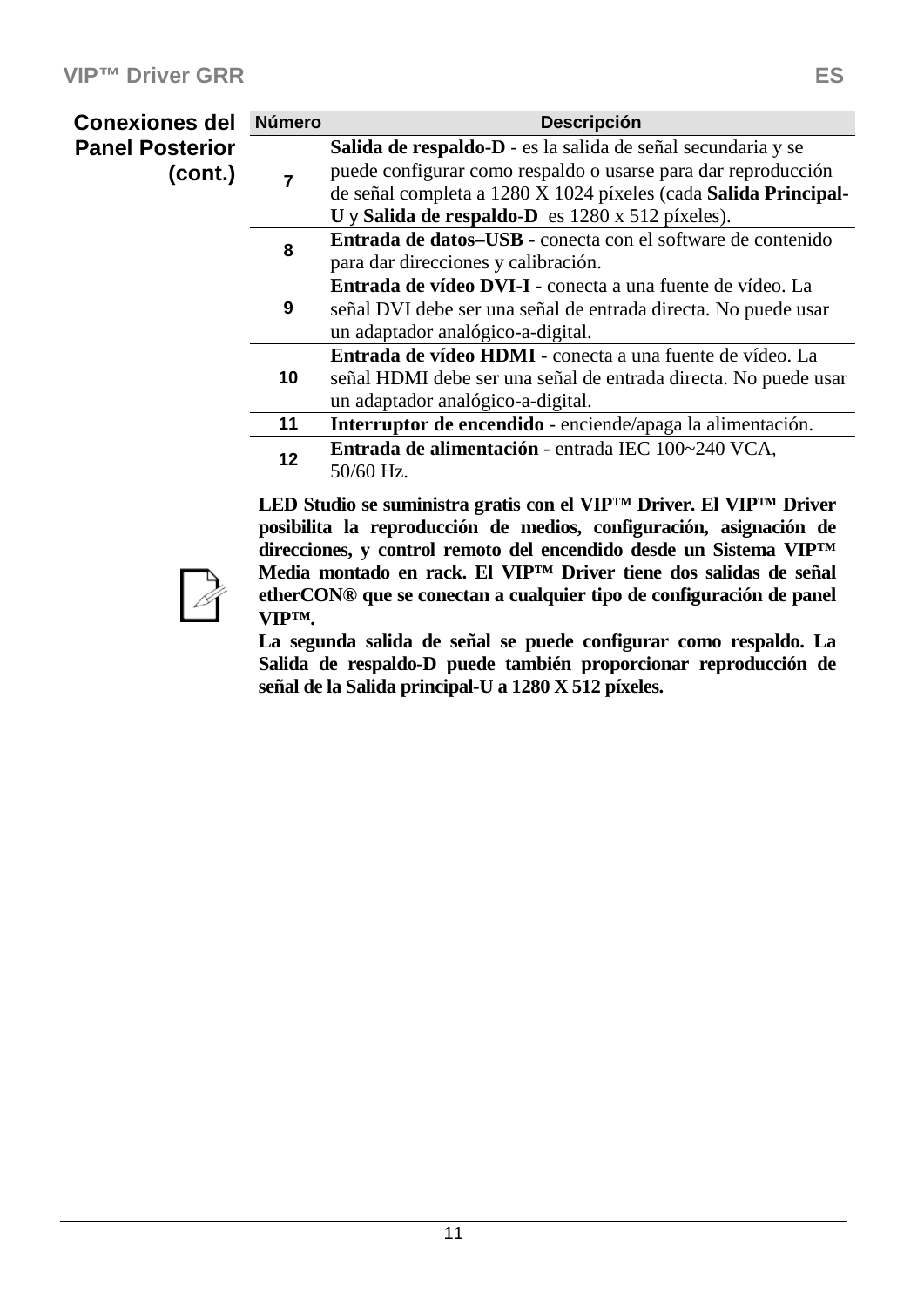**Montaje** Antes de montar este producto, lea las Notas de Seguridad del principio de esta guía. El VIP™ Driver se puede montar en rack usando las orejas de montaje en cada lado del panel frontal.



## **Número de Paneles por VIP™ Driver**

**Calcular el**  El VIP™ Driver proporciona dos conexiones de salida de señal: **Salida principal-U** y **Salida de respaldo-D**. El número de paneles que puede usar diferirá según esté utilizando la conexión **Salida principal-U** como la salida principal y la conexión **Salida de respaldo-D** como respaldo, o si está usando ambas juntas como salidas para aumentar la resolución de la pantalla.

> La resolución predeterminada para el Video Wall VIP™ es 1280 x 1024. A continuación se muestra el cálculo y diagrama para determinar el número de paneles que admite un VIP™ Driver para cada escenario.

> Se usará el MVP™ 18 para cada escenario. El panel tiene 32 x 32 píxeles en total.

> Consulte el Manual de Usuario de Primeros Pasos de la Serie MVP™/PVP™ para los píxeles y otra información del panel.

**Principal-U y la Salida de Respaldo-D Juntas como Salida Primaria** 

**Usar la Salida**  Usando la relación de píxeles del panel (o paneles), calcule el número de paneles de la forma siguiente:

> MVP 18 (32 x 32):  $1280/32 = 40$  paneles  $1024/32 = 32$  paneles

El VIP™ Driver admite un Video Wall usando MVP™ 18, esto es, 40 x 32 paneles, o 1.280 paneles en total. Vea el ejemplo siguiente:

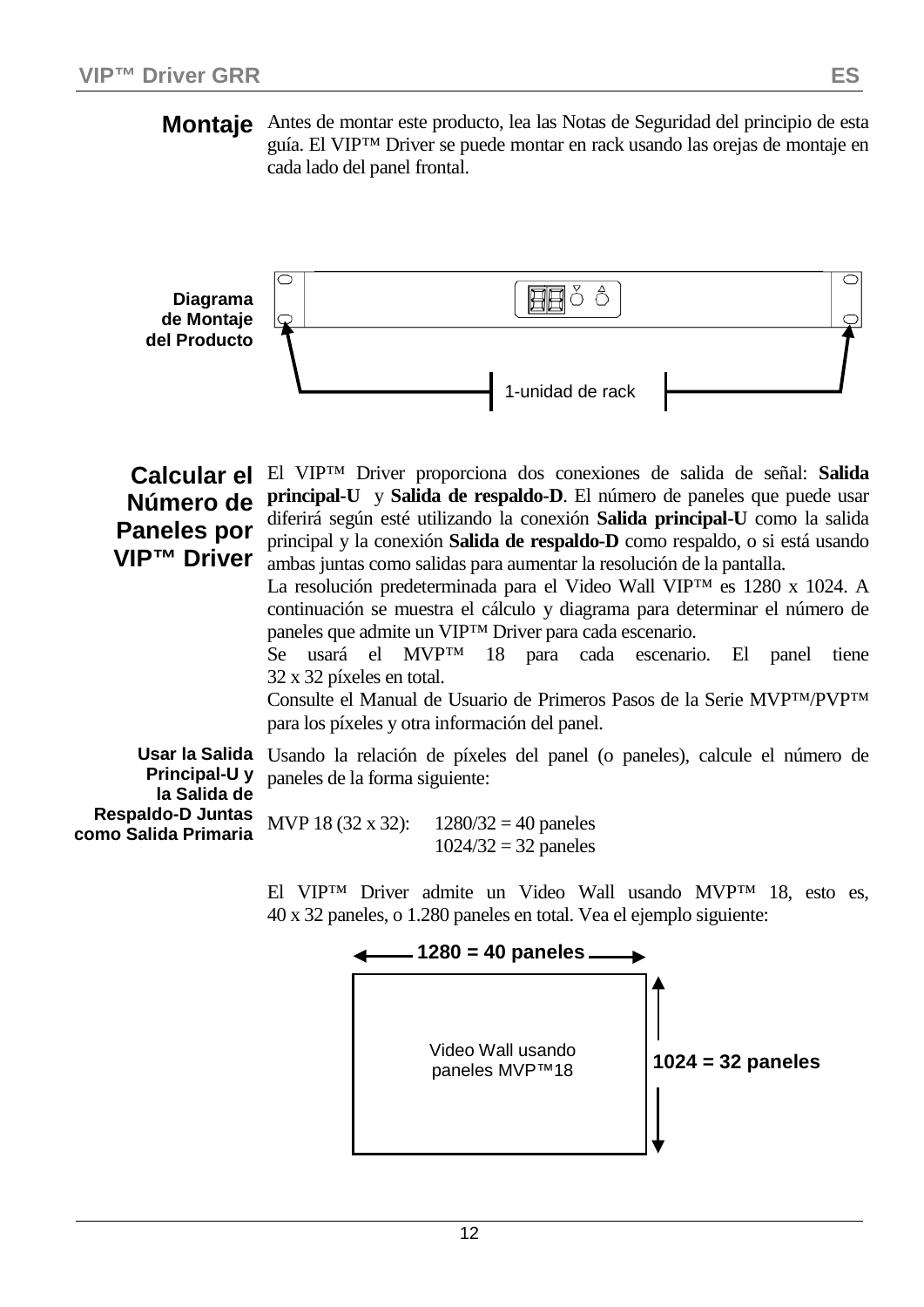# **Respaldo**

**Conexión de**  El VIP™ Driver proporciona dos conexiones de salida de señal: **Salida principal-U** y **Salida de respaldo-D**. Si la **Salida principal-U** está rota, la **Salida de respaldo-D** entrará automáticamente si se está usando la conexión. Conecte el Distribuidor de Señal del VIP™ entre los paneles y la conexión **Salida principal-U**.



**Sistema Video Wall MVP™**



**Nota: La función de Autoenlace en el software de asignación de direcciones se debe deshabilitar para que la conexión Salida de respaldo-D funcione adecuadamente.**

## **Ajustar Manualmente el Brillo**

El panel frontal le ofrece la posibilidad de ajustar el brillo de sus paneles de vídeo. De forma predeterminada, el brillo definido en LED Studio es 1-16. Puede editar el rango de brillo en LED Studio y luego ajustarlo manualmente en el panel. Use los botones **<Up>** y **<Down>** (Arriba y Abajo) del panel frontal para ajustar el brillo, dejando sin efecto el ajuste de brillo definido en LED Studio. El valor de brillo aparecerá en la pantalla LED.

Consulte el Manual de Usuario de LED Studio para más información e instrucciones.

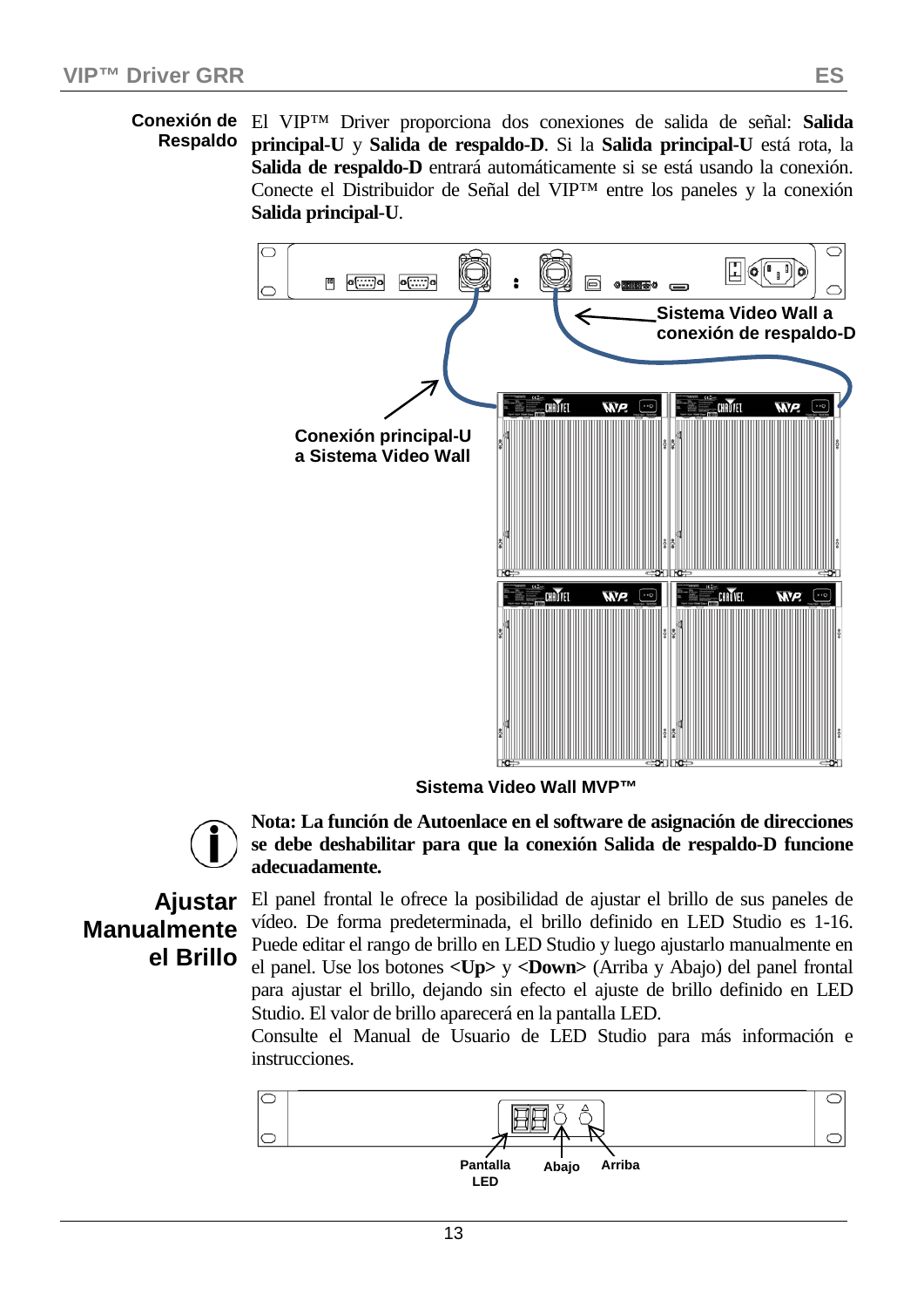| <b>Manuel</b>                      | A Propos de ce Le Manuel de Référence VIPTM Driver (MR) reprend des informations de base<br>sur ce produit notamment en matière de connexions, montage, options de menu<br>et informations d'installation. Téléchargez le manuel d'utilisation<br>sur<br>www.chauvetprofessional.com pour de plus amples informations.                                                                                                                                                                                                                                                                                                                                                                                                                                                                                                                                                                                                                                                                                                                                                                                                                                                                                                                                                                                                                                                                                                                                                                       |
|------------------------------------|----------------------------------------------------------------------------------------------------------------------------------------------------------------------------------------------------------------------------------------------------------------------------------------------------------------------------------------------------------------------------------------------------------------------------------------------------------------------------------------------------------------------------------------------------------------------------------------------------------------------------------------------------------------------------------------------------------------------------------------------------------------------------------------------------------------------------------------------------------------------------------------------------------------------------------------------------------------------------------------------------------------------------------------------------------------------------------------------------------------------------------------------------------------------------------------------------------------------------------------------------------------------------------------------------------------------------------------------------------------------------------------------------------------------------------------------------------------------------------------------|
| Clause de Non- ·<br>Responsabilité | Les informations et caractéristiques contenues dans ce manuel sont<br>sujettes à changement sans préavis.<br>Il est impératif que vous lisiez TOUTES les clauses de non-<br>responsabilité ainsi que les consignes de sécurité reprises dans ce<br>manuel, ainsi que celles du manuel d'utilisation de cet appareil, avant<br>installation, mise en marche et maintenance de celui-ci.<br>Veuillez consulter tous les codes et règlements locaux en matière<br>d'installation adéquate pour ce produit.                                                                                                                                                                                                                                                                                                                                                                                                                                                                                                                                                                                                                                                                                                                                                                                                                                                                                                                                                                                      |
| Consignes de ·<br><b>Sécurité</b>  | N'ouvrez PAS cet appareil. Il ne contient aucun composant susceptible<br>d'être réparé par l'utilisateur.<br>Montez toujours ce produit dans en endroit bien ventilé, à au moins,<br>20 pouces (50 cm) des surfaces adjacentes.<br>Ne laissez AUCUNE source inflammable dans un rayon de 50 cm du<br>produit lorsque celui-ci fonctionne.<br>Utilisez TOUJOURS un câble de sécurité lorsque vous montez ce<br>ä.<br>produit en hauteur.<br>N'utilisez PAS cet appareil en extérieur ou tout autre endroit où de la<br>poussière, une chaleur excessive, de l'eau ou de l'humidité pour en<br>affecter le fonctionnement.(IP20)<br>N'utilisez PAS cet appareil si le boîtier ou les câbles vous semblent<br>×.<br>endommagés.<br>N'utilisez pas ce produit à proximité d'aimants, de téléviseurs ou de<br>transformateurs.<br>Connectez UNIQUEMENT cet appareil à un circuit protégé et relié à<br>la terre.<br>Aucun dommage résultant de modifications effecturées par vos soins<br>٠<br>ne sera couvert par la garantie. CHAUVET® n'acceptera aucune<br>responsabilité en cas de dommage résultant de modifications non<br>autorisées ou de la non-observation des consignes et instructions de<br>sécurité reprises dans ce manuel.<br>En cas de sérieux problèmes de fonctionnement, arrêtez le système<br>٠<br>immédiatement.<br>La température ambiante maximale supportée par cet appareil est de<br>104 °F (40 °C). Ne le faites pas fonctionner à des températures plus<br>élevées. |
|                                    | <b>Contact</b> En dehors des États-Unis, du Royaume-Uni, l'Irlande et du Mexique, contactez<br>votre fournisseur si vous avez besoin d'assistance ou de retourner votre produit.<br>Consultez le site www.chauvetprofessional.com pour trouver nos coordonnées.                                                                                                                                                                                                                                                                                                                                                                                                                                                                                                                                                                                                                                                                                                                                                                                                                                                                                                                                                                                                                                                                                                                                                                                                                              |
| Ce Qui est ·<br>Inclus $\cdot$     | <b>VIPTM</b> Driver<br>Câble RS-232 à 9 broches<br>Un cordon d'alimentation<br>Une fiche de garantie<br>Un manuel de référence<br>Câble USB                                                                                                                                                                                                                                                                                                                                                                                                                                                                                                                                                                                                                                                                                                                                                                                                                                                                                                                                                                                                                                                                                                                                                                                                                                                                                                                                                  |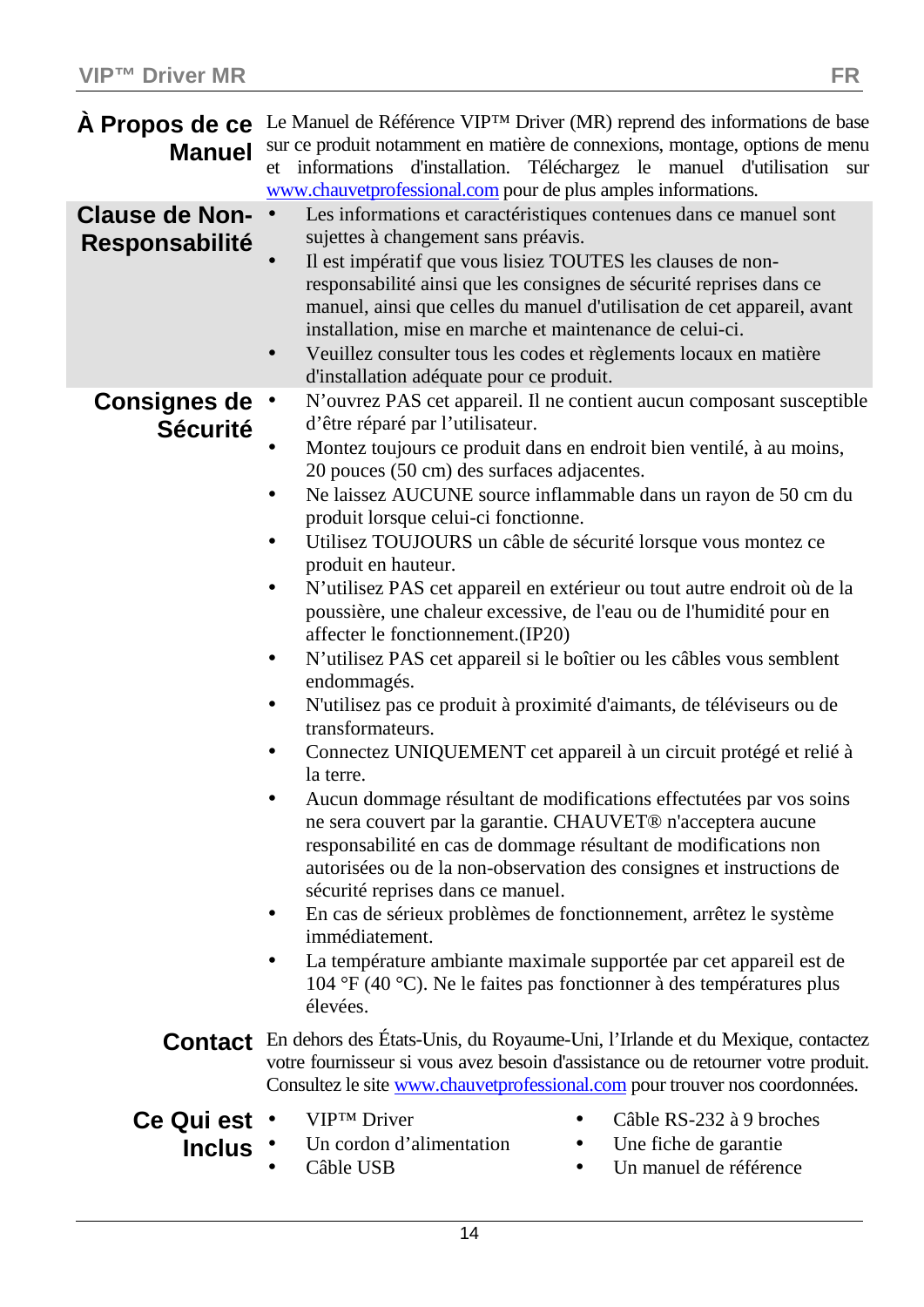**Description de** Le VIP<sup>™</sup> Driver est nécessaire au bon fonctionnement du système vidéo mural **l'Appareil** MVP™/PVP™ de CHAUVET®. Ce pilote propose une interface entre une source vidéo DVI/HDMI et tous les composants du système vidéo MVP™/PVP™ au moyen de l'application logicielle LED Studio incluse. Le panneau avant permet la commande manuelle de la luminosité du mur vidéo, proposant trois niveaux de luminosité.

Alimentation Ce produit est doté d'une alimentation universelle prenant en charge toute **CA** tension d'entrée comprise entre 100 et 240 VCA, 50/60 Hz.

| Prise CA | <b>Connexion</b> | Câble (États-Unis)   Câble (Europe)   Couleur de la Vis |            |              |
|----------|------------------|---------------------------------------------------------|------------|--------------|
|          | Conducteur CA    | Noir                                                    | Marron     | Jaune/Cuivré |
|          | Neutre CA        | <b>Blanc</b>                                            | Bleu       | Argenté      |
|          | Terre CA         | Vert/Jaune                                              | Vert/Jaune | Vert         |

Lancer le VIP<sup>™</sup> Branchez l'unité. Une fois cela fait, appuyez sur l'interrupteur d'alimentation et **Driver** positionnez-le sur **ON**.

**Entrée/Sortie Vidéo**

| Source Vidéo<br>(Entrée) | Sortie Vidéo                        | Fréquence de<br>Rafraîchissement<br>de l'Affichage | Fréquence de<br>Rafraîchissement<br>Vidéo |
|--------------------------|-------------------------------------|----------------------------------------------------|-------------------------------------------|
| DVI-I ou HDMI            | 2 Neutrik <sup>®</sup><br>etherCON® | 2 000 Hz<br>(sans scintillement)                   | 60 Hz                                     |

**La longueur maximale du câble Neutrik® etherCON® entre le VIP™ Driver et le premier panneau vidéo ou le VIP™ Signal Distributor (répartiteur de signaux) ne doit pas dépasser 100 mètres.**



| <b>Plage</b> | <b>Description</b>               |
|--------------|----------------------------------|
| $1 - 16$     | Propose 16 niveaux de luminosité |
| 1-32         | Propose 32 niveaux de luminosité |
| 1-64         | Propose 64 niveaux de luminosité |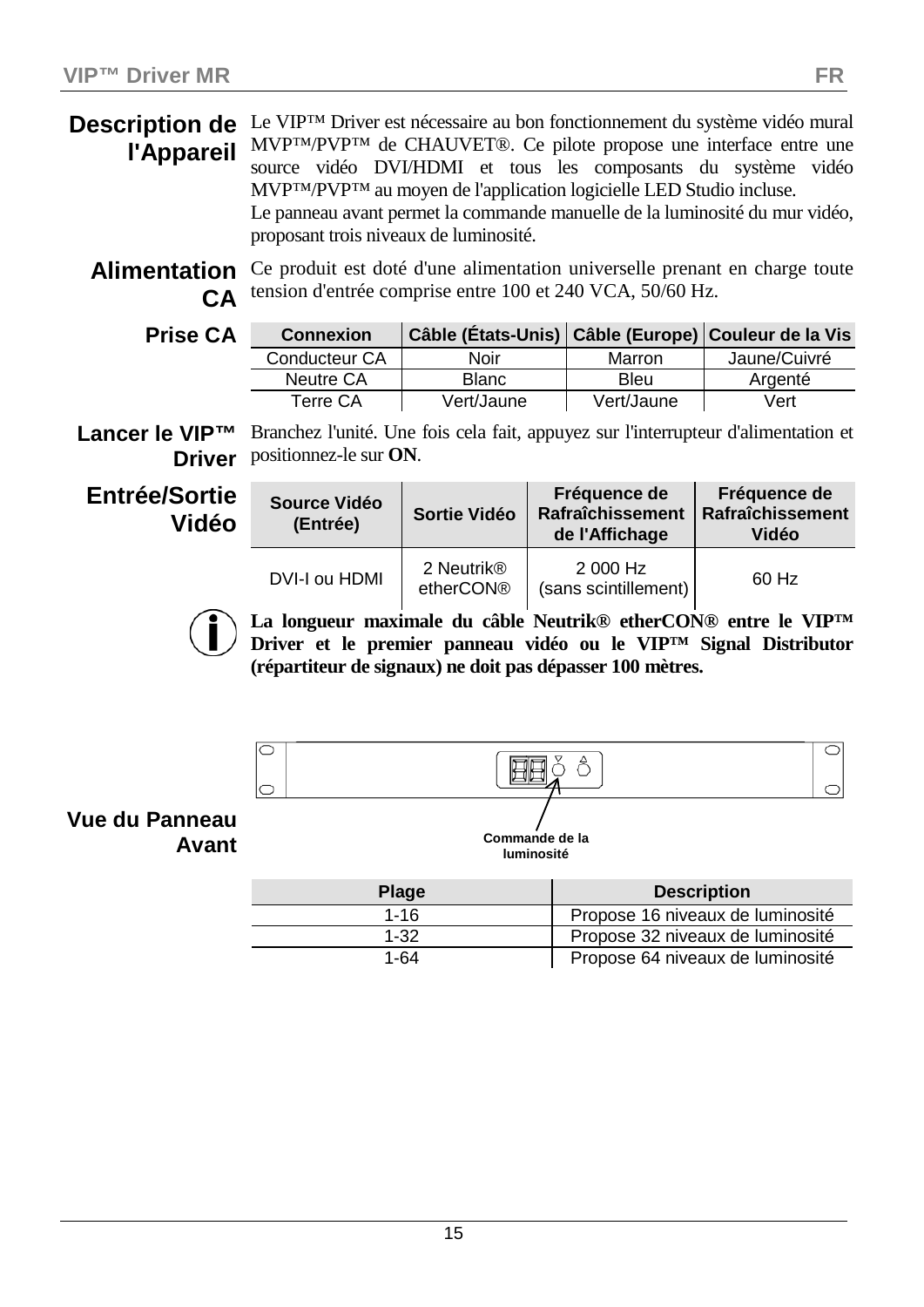| Vue du Panneau<br><b>Arrière</b> | 1. Commutateurs<br><b>DIP</b> | 5. LED du<br>9. Entrée vidéo<br>2. Sortie de<br>signal vidéo<br><b>DVI-I</b><br>raccordement<br>4. Sortie<br>11. Interrupteur<br>7.Sortie<br>U-Main<br>d'alimentation<br>D-Backup<br>C<br>$\mathbb{E}[\mathbf{e}(\mathbf{e}_i)]$ o<br>$\circ$ $\circ$<br>$\circ$ $\blacksquare$<br>∧<br>8. Entrée de<br>3. Entrée de<br>12. Entrée<br>données USB<br>d'alimentation<br>raccordement<br>6. LED<br>10. Entrée vidéo<br>d'alimentation<br><b>HDMI</b>                                                                               |  |
|----------------------------------|-------------------------------|----------------------------------------------------------------------------------------------------------------------------------------------------------------------------------------------------------------------------------------------------------------------------------------------------------------------------------------------------------------------------------------------------------------------------------------------------------------------------------------------------------------------------------|--|
|                                  |                               | <b>Connexions du</b> Mettez hors tension avant de procéder au raccordement de tout autre                                                                                                                                                                                                                                                                                                                                                                                                                                         |  |
| Panneau Arrière                  | <b>Numéro</b>                 | équipement avec le VIPTM Driver.<br><b>Description</b>                                                                                                                                                                                                                                                                                                                                                                                                                                                                           |  |
|                                  | 1                             | Commutateurs DIP : assignation d'adresse pour jusqu'à 4 pilotes<br>VIPTM. Vous identifierez chaque adresse de transmetteur de<br>VIPTM Driver depuis l'application logicielle LED Studio.<br>$\hat{A}$ noter : Le VIP <sup>TM</sup> Driver est le transmetteur et les panneaux les<br>récepteurs.<br>DIP SWITCHES<br><see chart=""><br/>SENDER#1 DIP 0.0<br/>SENDER#2 DIP 1.0<br/>SENDER#3 DIP 0.1<br/>SENDER#4 DIP 1.1<br/><math display="block">\begin{bmatrix} 1 &amp; 0 \\ 1 &amp; 2 \\ 0 &amp; 0 \end{bmatrix}</math></see> |  |
|                                  | $\mathbf{2}$                  | Sortie de raccordement : peut être utilisée pour raccorder le<br>VIPTM Driver suivant. Utilisez un câble série D-Sub à 9 broches<br>pour connexions (inclus).                                                                                                                                                                                                                                                                                                                                                                    |  |
|                                  | 3                             | Entrée de raccordement (ne pas utiliser s'il s'agit de la 1re<br>unité) : connexion avec le VIP <sup>TM</sup> Driver précédent. Utilisez un<br>câble série D-Sub à 9 broches pour connexions.                                                                                                                                                                                                                                                                                                                                    |  |
|                                  | 4                             | Sortie U-Main : est la première sortie de signal etherCON® pour<br>raccord au premier VIP™ dans un raccordement en série.                                                                                                                                                                                                                                                                                                                                                                                                        |  |
|                                  | 5                             | LED de signal vidéo : le voyant clignote en vert quand le signal<br>de connexion vidéo est reçu par le VIP <sup>TM</sup> Driver.                                                                                                                                                                                                                                                                                                                                                                                                 |  |
|                                  | 6                             | LED d'alimentation : le voyant est rouge quand le VIPTM Driver<br>est sous tension.                                                                                                                                                                                                                                                                                                                                                                                                                                              |  |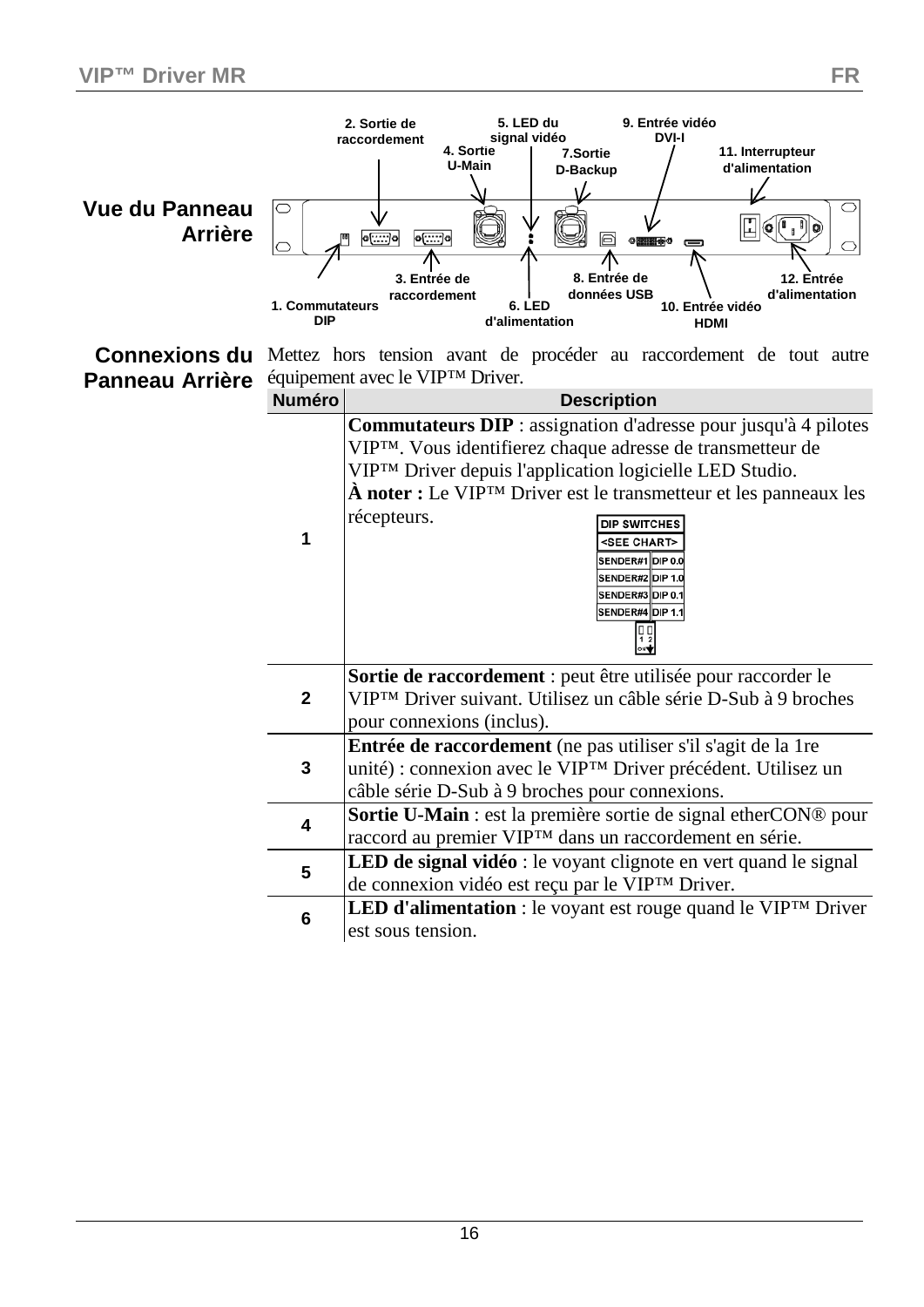| <b>Connexions du</b>       | <b>Numéro</b> | <b>Description</b>                                                    |
|----------------------------|---------------|-----------------------------------------------------------------------|
| Panneau Arrière<br>(suite) |               | Sortie D-Backup : est la deuxième sortie de signal, et peut être      |
|                            |               | configurée comme sauvegarde ou utilisée pour une reproduction         |
|                            |               | de signal complète à 1280 x 1024 pixels (chaque sortie U-Main         |
|                            |               | et sortie D-Backup fait $1280 \times 512$ pixels)                     |
|                            | 8             | <b>Entrée de données USB</b> : se connecte au logiciel de contenu     |
|                            |               | pour l'étalonnage et la configuration d'adresse.                      |
|                            | 9             | <b>Entrée vidéo DVI-I</b> : se connecte à une source vidéo. Le signal |
|                            |               | DVI doit être une entrée de signal numérique directe. Vous ne         |
|                            |               | pouvez pas utiliser d'adaptateur analogue-numérique.                  |
|                            |               | <b>Entrée vidéo HDMI</b> : se connecte à une source vidéo. Le signal  |
|                            | 10            | HDMIdoit être une entrée de signal numérique directe. Vous ne         |
|                            |               | pouvez pas utiliser d'adaptateur analogue-numérique.                  |
|                            | 11            | Interrupteur d'alimentation : mise sous et hors tension               |
|                            | 12            | Entrée d'alimentation : entrée CEI 100 à 240 VCA, 50/60 Hz            |

**LED Studio est proposé gratuitement avec le VIP™ Driver. Le VIP™ Driver permet la lecture, la configuration et la définition des adresses du média et la commande à distance d'un système média VIP™ monté en rack. Le VIP™ Driver comprend deux sorties de signal etherCON® qui se connectent à tout type de configuration de panneau VIP™.** 



**La deuxième sortie de signal peut être configurée comme sauvegarde. La** 

**sortie D-Backup peut également être utilisée pour la reproduction de signal de la sortie U-Main à 1280 x 512 pixels.**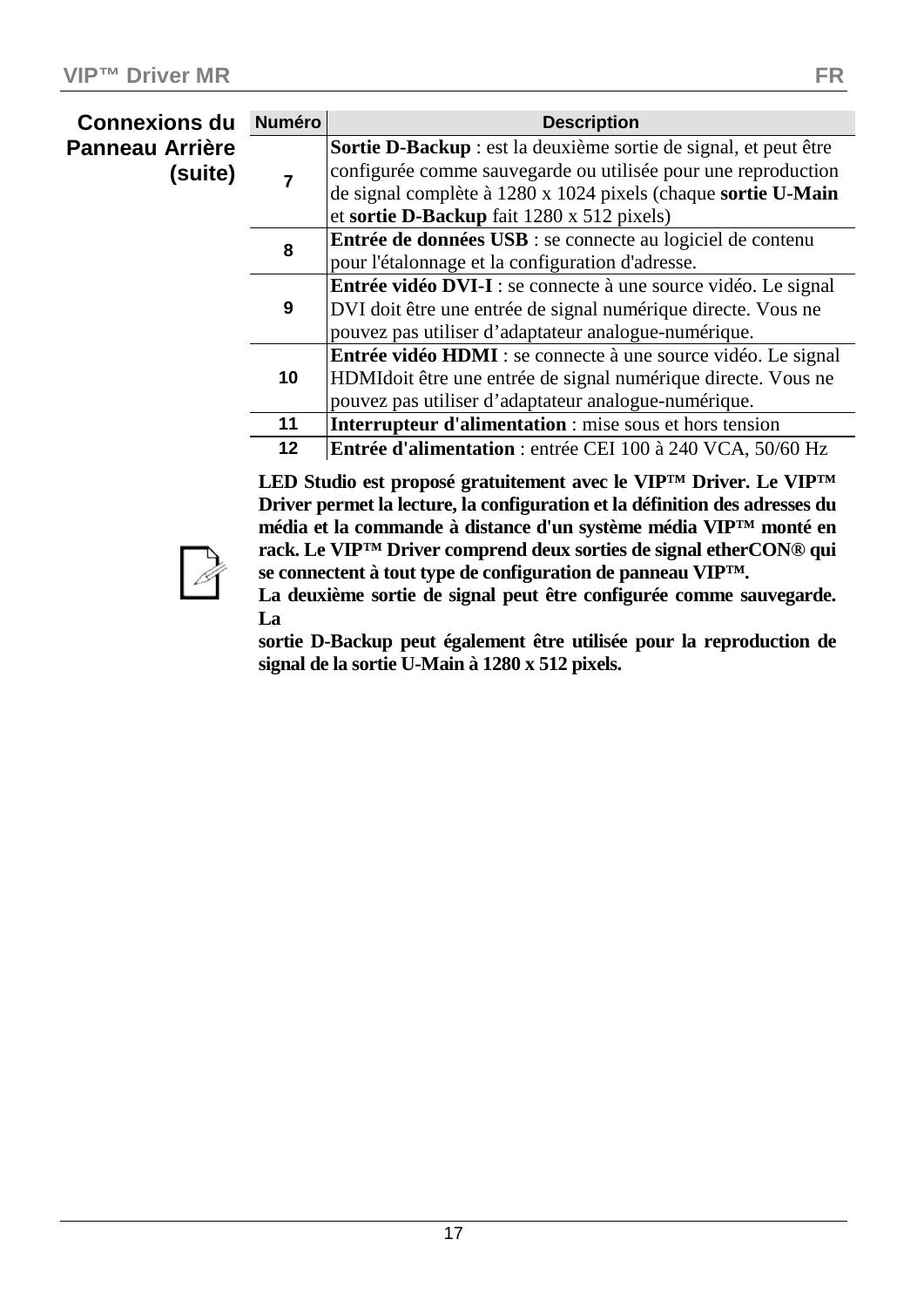**Installation** Avant de monter cet appareil, veuillez lire les consignes de sécurité reprises en début de ce guide. Le VIP™ Driver peut être monté en rack en utilisant les équerres de montage en rack sur chaque côté du panneau avant.

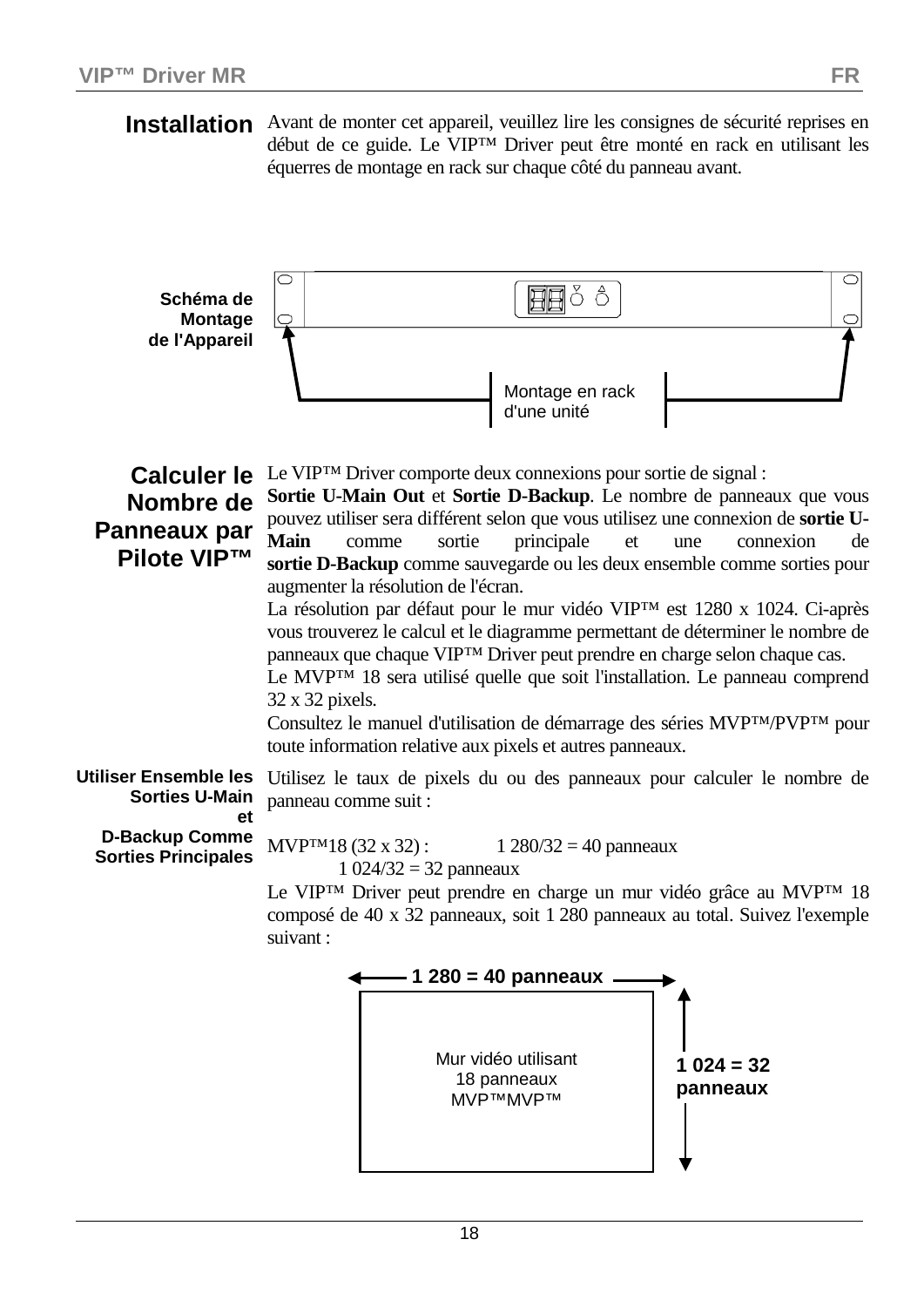**Connexion Backup** Le VIP™ Driver comporte deux connexions pour sortie de signal : **Sortie U-Main Out** et **Sortie D-Backup**. Si la connexion de **sortie U-Main** est interrompue, la **sortie D-Backup** prendra automatiquement le relais si la connexion est utilisée. Connectez le distributeur de signal VIP™ entre les panneaux et la connexion de **sortie U-Main**.



**Système mural de vidéo MVP™**



**La fonction de raccordement automatique dans le logiciel de définition d'adresse doit être désactivée pour que la connexion avec la sortie D-Backup fonctionne correctement.**

# **Manuel de la Luminosité**

**Réglage**  Le panneau avant vous permet de régler la luminosité de vos panneaux vidéo. Par défaut, la luminosité définie grâce à LED Studio est comprise entre 1-16. Vous pouvez modifier la plage de luminosité dans LED Studio puis la régler manuellement sur le panneau. Utilisez les boutons <**Up>** et <**Down>** sur le panneau avant pour définir manuellement les paramètres de luminosité configurés depuis LED Studio. La valeur de luminosité sera affichée sur l'écran LED.

> Consultez le manuel d'utilisation du LED Studio pour de plus amples renseignements et instructions.